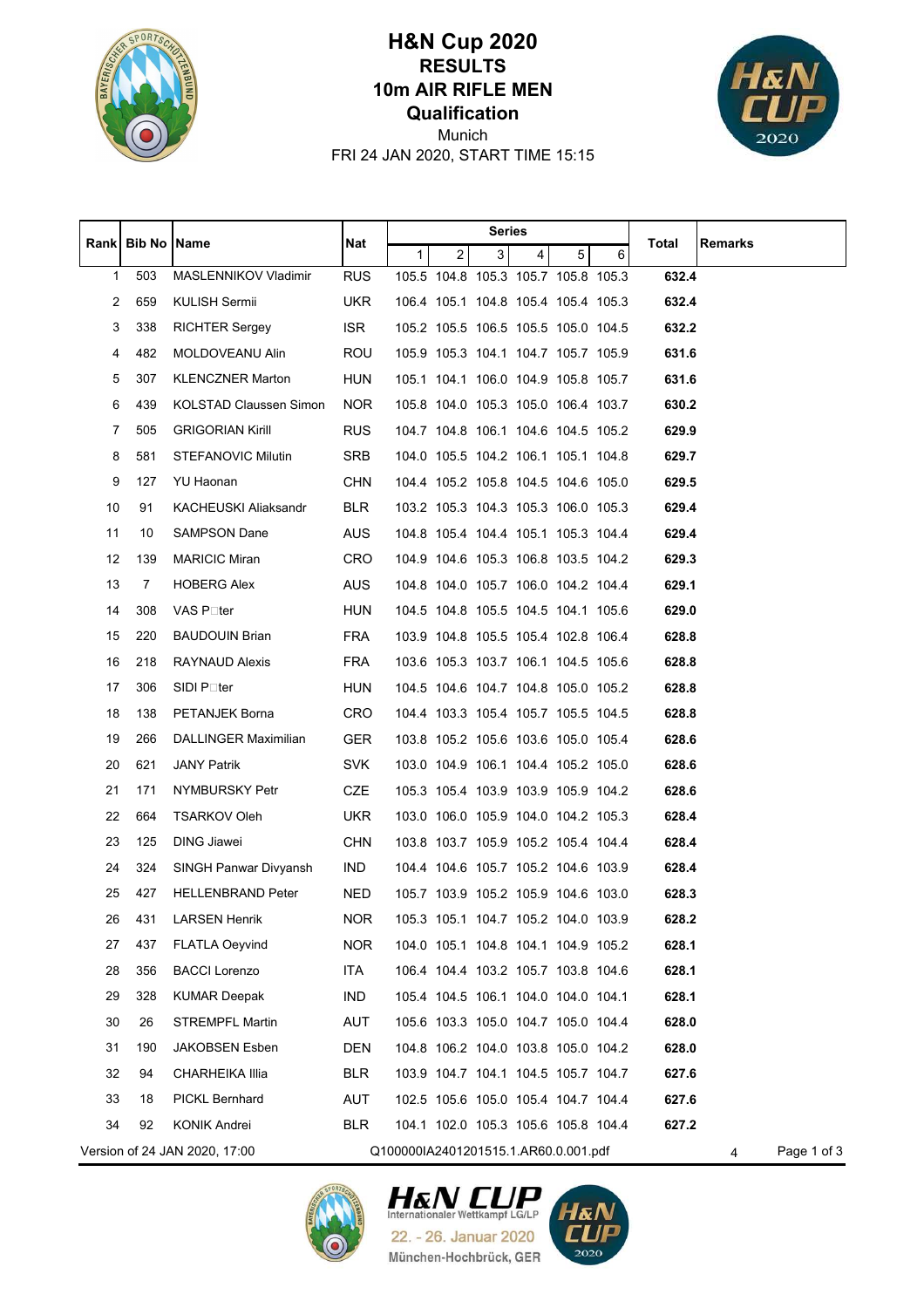|      | <b>Bib No Name</b> |                               | Nat        |                                      |                                     | Series         |                |   |   | Total | Remarks          |
|------|--------------------|-------------------------------|------------|--------------------------------------|-------------------------------------|----------------|----------------|---|---|-------|------------------|
| Rank |                    |                               |            | 1                                    | 2                                   | 3 <sup>1</sup> | $\overline{4}$ | 5 | 6 |       |                  |
| 35   | 502                | <b>DRIAGIN Aleksandr</b>      | <b>RUS</b> |                                      | 103.9 104.1 103.0 105.7 105.3 105.1 |                |                |   |   | 627.1 |                  |
| 36   | 582                | SEBIC Milenko                 | SRB        |                                      | 104.1 103.8 105.4 104.8 103.7 105.0 |                |                |   |   | 626.8 |                  |
| 37   | 635                | <b>MADSEN Marcus</b>          | SWE        |                                      | 103.6 104.9 103.7 104.5 105.5 104.3 |                |                |   |   | 626.5 |                  |
| 38   | 140                | <b>GORSA Petar</b>            | <b>CRO</b> |                                      | 103.8 105.4 104.6 104.6 105.1 103.0 |                |                |   |   | 626.5 |                  |
| 39   | 219                | <b>GERMOND Etienne</b>        | <b>FRA</b> |                                      | 105.2 103.9 103.1 104.1 105.2 104.6 |                |                |   |   | 626.1 |                  |
| 40   | 352                | SUPPINI Marco                 | ITA        |                                      | 104.4 104.6 102.6 105.4 103.9 105.1 |                |                |   |   | 626.0 |                  |
| 41   | 126                | SONG Buhan                    | <b>CHN</b> |                                      | 104.2 104.0 105.2 104.1 104.2 104.3 |                |                |   |   | 626.0 |                  |
| 42   | 240                | <b>BAMSEY Michael</b>         | <b>GBR</b> |                                      | 104.3 103.9 103.9 105.3 104.6 104.0 |                |                |   |   | 626.0 |                  |
| 43   | 203                | LEPP□ Aleksi                  | <b>FIN</b> |                                      | 104.4 104.2 105.3 103.6 104.2 104.2 |                |                |   |   | 625.9 |                  |
| 44   | 583                | <b>KOVACEVIC Lazar</b>        | SRB        |                                      | 103.1 104.2 105.0 105.2 104.6 103.8 |                |                |   |   | 625.9 |                  |
| 45   | 263                | LINK Andr□                    | <b>GER</b> |                                      | 104.0 102.3 105.6 105.3 104.6 104.0 |                |                |   |   | 625.8 |                  |
| 46   | 455                | KOWALEWICZ Maciej             | POL.       |                                      | 102.1 105.8 105.3 104.7 104.7 103.1 |                |                |   |   | 625.7 |                  |
| 47   | 265                | <b>FRANZ Sebastian</b>        | <b>GER</b> |                                      | 104.4 103.2 104.5 104.7 104.5 104.2 |                |                |   |   | 625.5 |                  |
| 48   | 188                | <b>OLSEN Steffen</b>          | <b>DEN</b> |                                      | 103.8 105.1 104.4 104.0 104.0 104.2 |                |                |   |   | 625.5 |                  |
| 49   | 209                | STENSTR□M Joni                | FIN        |                                      | 104.3 104.2 103.8 104.8 105.4 102.9 |                |                |   |   | 625.4 |                  |
| 50   | 351                | AMIRAGLIO Riccardo            | ITA.       |                                      | 101.1 105.2 105.6 104.2 103.8 105.2 |                |                |   |   | 625.1 |                  |
| 51   | 27                 | <b>MATHIS Thomas</b>          | AUT        |                                      | 104.0 104.0 103.0 106.1 104.6 103.4 |                |                |   |   | 625.1 |                  |
| 52   | 454                | <b>BARTNIK Tomasz</b>         | <b>POL</b> |                                      | 104.2 104.9 104.2 105.0 103.5 103.3 |                |                |   |   | 625.1 |                  |
| 53   | 605                | WYRSCH Fabio                  | SUI        |                                      | 104.2 105.0 103.4 103.8 103.3 105.0 |                |                |   |   | 624.7 |                  |
| 54   | 170                | NEPEJCHAL Flip                | <b>CZE</b> |                                      | 104.7 103.5 105.0 104.6 101.9 105.0 |                |                |   |   | 624.7 |                  |
| 55   | 392                | <b>GIRULIS Karolis</b>        | LTU        |                                      | 104.3 104.1 103.2 105.0 103.8 104.3 |                |                |   |   | 624.7 |                  |
| 56   | 169                | <b>ENTRICHEL Ales</b>         | <b>CZE</b> |                                      | 104.6 104.1 102.2 105.6 103.2 104.8 |                |                |   |   | 624.5 |                  |
| 57   | 137                | MIKULJAN Andrija              | CRO        |                                      | 101.9 104.7 105.7 104.7 103.6 103.8 |                |                |   |   | 624.4 |                  |
| 58   | 321                | CHAGGANRAO Borse Pratik IND   |            |                                      | 102.6 105.5 103.7 105.0 102.9 104.6 |                |                |   |   | 624.3 |                  |
| 59   | 238                | <b>BARGERON Michael</b>       | <b>GBR</b> |                                      | 102.7 104.9 103.3 104.7 105.8 102.9 |                |                |   |   | 624.3 |                  |
| 60   | 239                | BALE Dean                     | GBR        |                                      | 103.9 104.5 103.9 104.5 104.1 103.3 |                |                |   |   | 624.2 |                  |
| 61   | 172                | <b>HRCKULAK David</b>         | <b>CZE</b> |                                      | 104.5 103.5 105.3 104.3 104.3 102.3 |                |                |   |   | 624.2 |                  |
| 62   | 264                | <b>JUSTUS Julian</b>          | <b>GER</b> |                                      | 104.4 105.0 103.2 103.8 103.7 103.6 |                |                |   |   | 623.7 |                  |
| 63   | 189                | KILDEHOEJ Nicklas             | <b>DEN</b> |                                      | 104.9 102.8 104.5 103.9 104.0 103.5 |                |                |   |   | 623.6 |                  |
| 64   | 418                | NYANTAI Bayaraa               | MGL        |                                      | 102.4 104.5 105.0 103.2 102.6 105.8 |                |                |   |   | 623.5 |                  |
| 65   | 435                | NORDHAGEN Vegard              | <b>NOR</b> |                                      | 104.8 103.5 104.1 104.2 103.6 103.1 |                |                |   |   | 623.3 |                  |
| 66   | 9                  | ROSSITER Jack                 | <b>AUS</b> |                                      | 105.6 104.4 101.7 102.9 104.0 104.6 |                |                |   |   | 623.2 |                  |
| 67   | 93                 | SHCHERBATSEVICH Yury          | <b>BLR</b> |                                      | 105.3 105.2 103.8 104.5 103.0 101.4 |                |                |   |   | 623.2 |                  |
| 68   | 357                | <b>WEITHALER Simon</b>        | ITA.       |                                      | 104.9 102.7 105.2 102.5 103.5 103.8 |                |                |   |   | 622.6 |                  |
| 69   | 206                | <b>KURKI Juho</b>             | <b>FIN</b> |                                      | 104.0 103.3 104.6 103.8 103.4 103.5 |                |                |   |   | 622.6 |                  |
| 70   | 634                | W□SSMAN Ludwig                | SWE        |                                      | 104.6 104.9 103.8 101.4 103.9 103.8 |                |                |   |   | 622.4 |                  |
| 71   | 609                | F <sub>IRBER</sub> Lars       | SUI        |                                      | 103.8 105.1 104.6 102.5 104.6 101.8 |                |                |   |   | 622.4 |                  |
| 72   | 619                | <b>SULEK Stefan</b>           | <b>SVK</b> |                                      | 102.9 104.3 103.8 102.3 104.6 104.4 |                |                |   |   | 622.3 |                  |
| 73   | 207                | LONGSTROM Sebastian           | <b>FIN</b> |                                      | 103.0 102.4 103.4 104.5 104.7 104.2 |                |                |   |   | 622.2 |                  |
| 74   | 689                |                               | IND.       |                                      | 103.1 104.7 103.9 104.2 103.6 102.7 |                |                |   |   | 622.2 |                  |
|      |                    | MANPAT Rakesh                 |            |                                      |                                     |                |                |   |   |       |                  |
| 75   | 608                | LOCHBIHLER Jan                | SUI        |                                      | 103.8 104.5 104.0 101.8 103.3 104.6 |                |                |   |   | 622.0 |                  |
|      |                    | Version of 24 JAN 2020, 17:00 |            | Q100000IA2401201515.1.AR60.0.001.pdf |                                     |                |                |   |   |       | Page 2 of 3<br>4 |